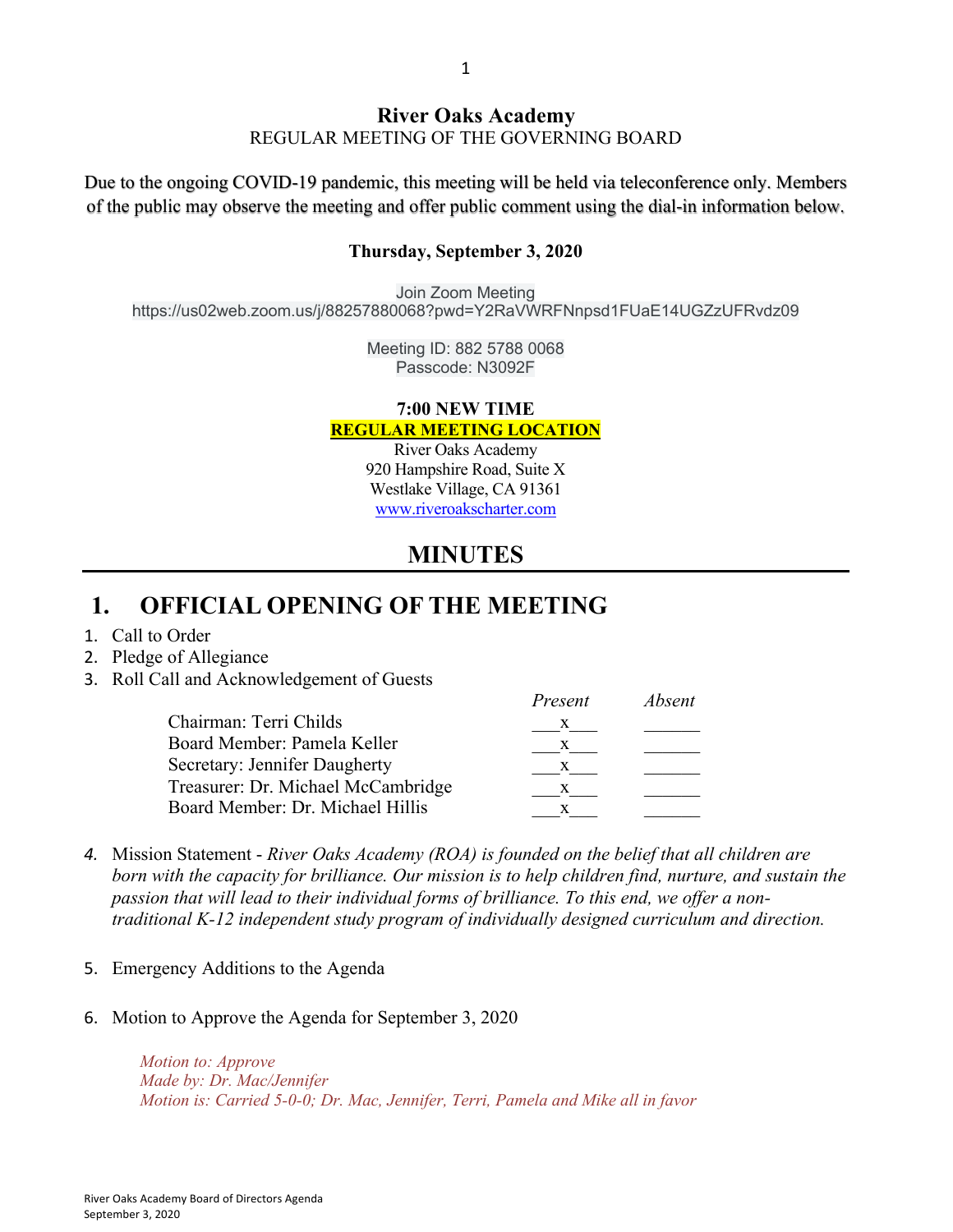# **2. ORGANIZATIONAL**

#### 1. Election of Officers

- a) Chairman of the Board: Terri (motioned by Mike; Dr. Mac)
- b) Vice-Chairman: Jennifer (motioned by Terri/Dr. Mac)
- c) Treasurer: Dr. Mac (motioned by Terri/Jennifer)
- d) Secretary: Pamela (motioned by Terri/Dr. Mac)
- e) Parliamentarian: Mike (Terri; Jennifer)

## **3. PUBLIC HEARING: 2020-21 Local Continuity & Attendance**

#### **Plan: Opened at 7:11 PM**

a) The Local Continuity & Attendance Plan is also available for viewing at our office at 920 Hampshire Road, Suite X, Westlake Village. **Closed at 7:20 PM** (Board will vote on September  $29<sup>th</sup>$  at 5:00 PM at a special meeting on the LCP)

### **4. PUBLIC COMMENTS**

*Citizens who would like to address the Board on any item on the Agenda may do so now or when the President requests comments from the Public as the Board is considering the item. This portion of the Annual Board meeting is set aside for members of the audience to make comments or raise issues that are not specifically on the agenda. These presentations, both during open and agendized topics, are limited to three (3) minutes per presentation and the total time allotted to non-agenda items will not exceed fifteen (15) minutes.*

## **5. INFORMATION AND DISCUSSION ITEMS**

*These items are presented to the Board for information only and are not subject to action at this meeting. These items may be added to a future meeting for action by the Board.*

- 1. Budget Committee Informational (10 min)--none
- 2. Parent Advisory Council (PAC) Informational (10 min)--none
- 3. Teacher's Report Informational (10 min)—see Leslie's report in the board binder
- 4. Oxnard Resource Center Report—Informational (10 min)—see Maria's report in the board binder
- 5. Student Report Informational (10 min)--none
- 6. Career Pathways Report Informational (10 min)—see Kathy's report in the board binder
- 7. Student/Parent Report-Informational (3 min)--none
- 8. High School Guidance Counselor Report—Informational (10 min)—see Richard's report in the board binder

### **6. REPORTS**

- 1. Chairman's Report—no report
- 2. Individual Board Member Report—no report
- 3. Director's Report—see report in the board binder
- 4. BSA Report—will report later with Unaudited Actuals
- 5. VCOE Report—no report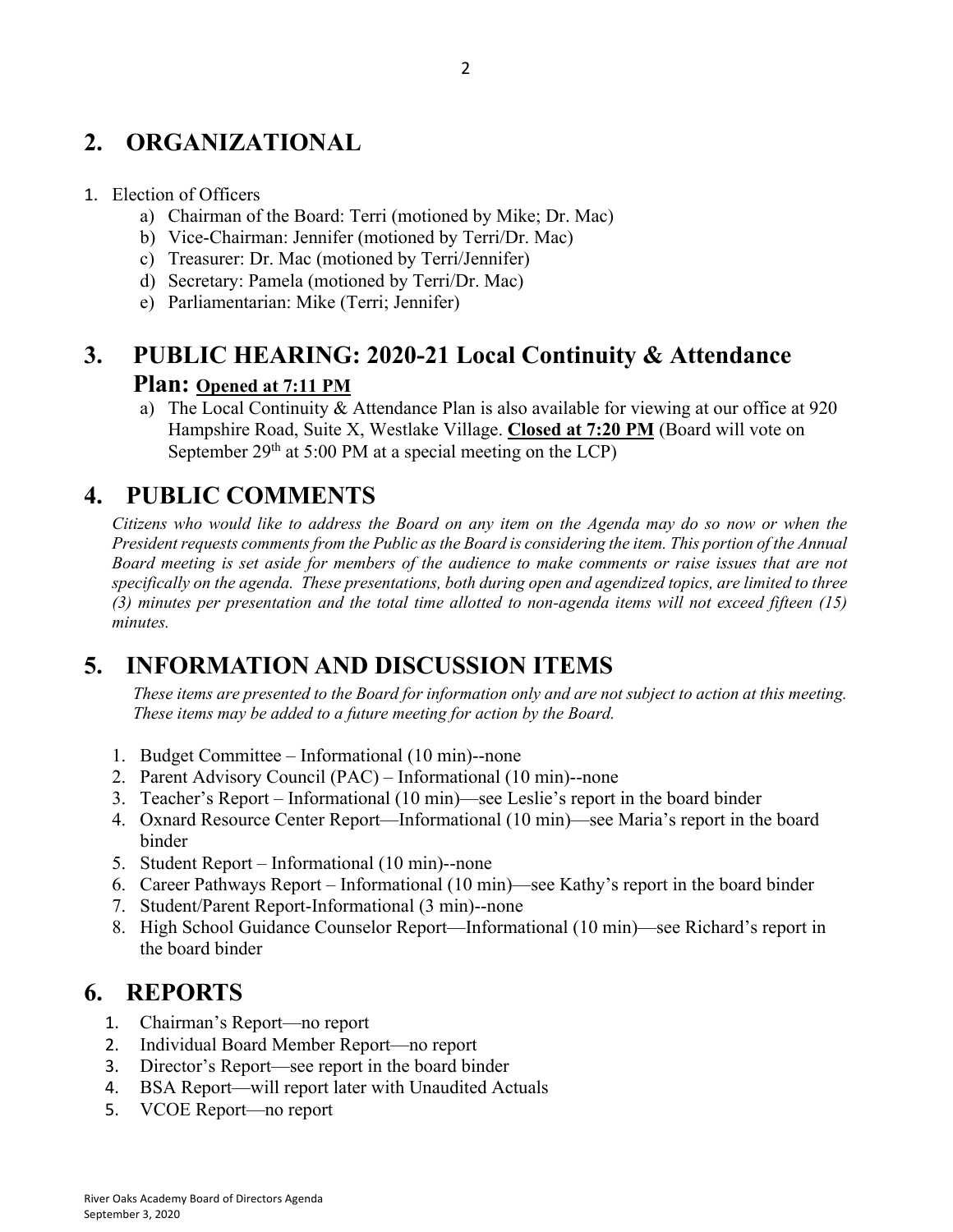## **7. CONSENT AGENDA ITEMS**

*Actions proposed for the Consent Agenda are items consistent with adopted policies and approved practices of River Oaks Academy and are deemed routine in nature. The Board will be asked to approve all of the Consent Agenda items by a single vote unless any member of the Board or the Public asks that an item be removed from the Consent Agenda and considered and discussed separately.*

- 1. Consideration to approve the Minutes for the August 6, 2020 Board Meeting and the August 15, 2020 Board Retreat
- 2. Consideration to approve the ROA Financial Statement
- 3. Consideration to approve the ROA Board Report of Purchase Orders
- 4. Consideration to approve the ROA Board Report of Commercial Checks

*Public Comments: None Motion to: Approve Made by: Pamela/Jennifer Motion is: Carried 5-0-0 with Terri, Dr. Mac, Mike, Pamela and Jennifer in favor*

### **8. ACTION ITEMS**

*1.* Review, Discussion, and Approval of the revised Employee Handbook for 2020-2021 a) Our lawyers, Young, Minney and Corr (YMC), have reviewed our Employee Handbook and made the necessary legal updates.

*Public Comments: None Motion to: Approve Made by: Dr. Mac/Mike Motion is: Carried 5-0-0; Terri, Dr. Mac, Mike, Pamela and Jennifer in favor*

- *2.* Review, Discussion, and Approval of the revised Student Handbook for 2020-2021
	- a) Our lawyers, Young, Minney and Corr (YMC), have reviewed our Student Handbook and made the necessary legal updates.

*Public Comments: None Motion to: Approve Made by: Pamela/Mike Motion is: Carried 5-0-0; Terri, Dr. Mac, Mike, Pamela and Jennifer in favor*

- 3. Review, Discussion, and Approval of the quote for renewal of our IXL license. Not to exceed: \$996.00
	- a) This online resource is used for a variety of assessments and math practice.

*Public Comments: None*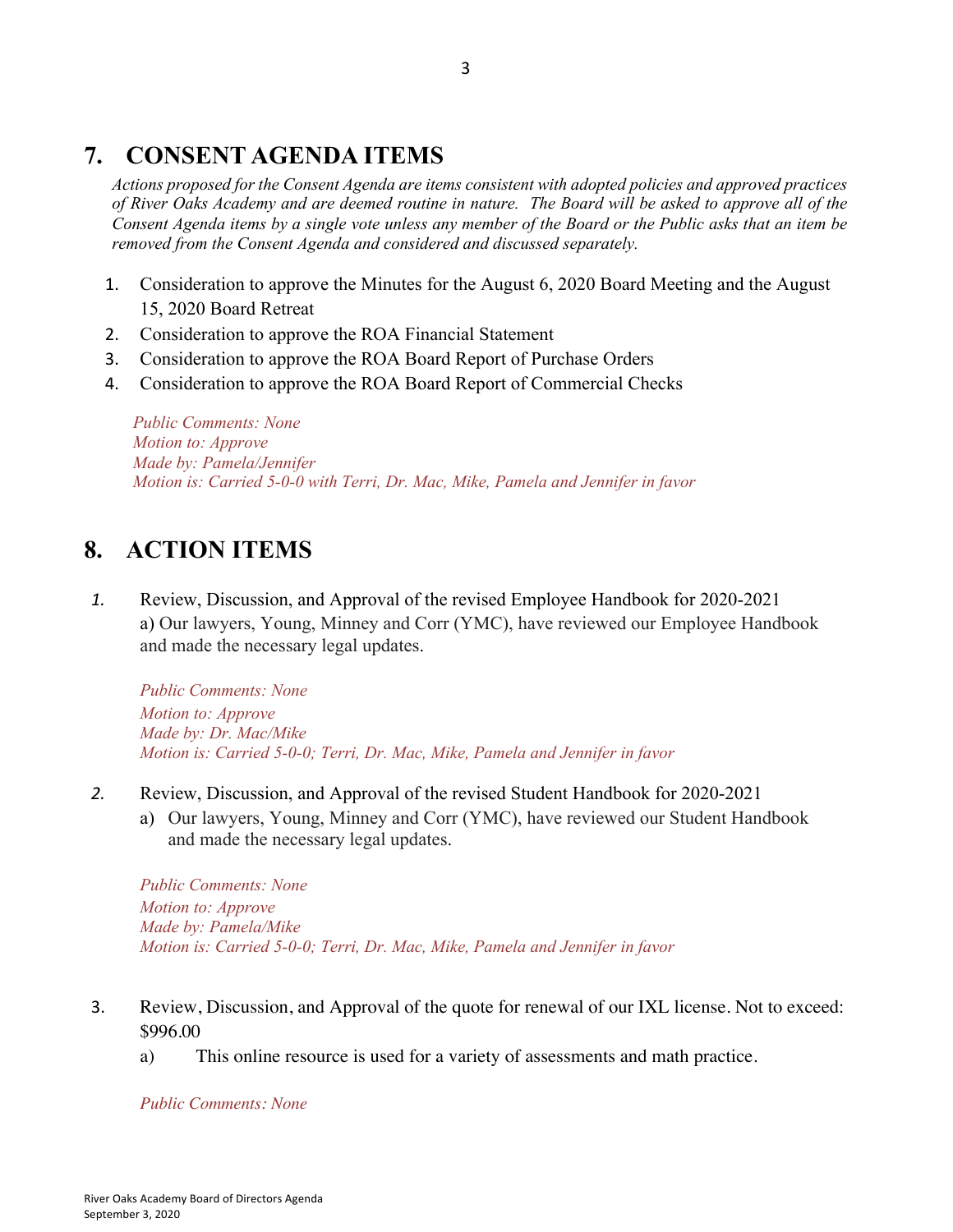*Motion to: Approve Made by: Jennifer/Dr. Mac Motion is: Carried 5-0-0; with Terri, Dr. Mac, Mike, Pamela and Jennifer in favor*

- 4. Review, Discussion, and Approval of the contract with Soroya Thenoz to offer our students, who are taking French, academic support by providing office hours. Not to exceed: \$1,500.00
	- a) Soroya has been our French teacher during our onsite workshops. She has agreed to continue to offer virtual academic support with two virtual office hours/week.

*Public Comments: None Motion to: Approve Made by: Mike/Pamela Motion is: Carried 5-0-0; with Terri, Dr. Mac, Mike, Pamela and Jennifer in favor*

5. Review, Discussion, and Ratification of the quote for 100 i-Ready Assessment licenses for 1 year with Curriculum Associates. Not to exceed: \$2,200.00

a) This year, we are using i-Ready for our math and reading assessment for our high school students. This includes some professional development and training.

*Public Comments: None Motion to: Approve Made by: Jennifer/Dr. Mac Motion is: Carried 5-0-0; with Terri, Dr. Mac, Mike, Pamela and Jennifer in favor*

6. Review, Discussion, and Approval of the quote Time4Learning for 20 online licenses. Not to exceed: \$4,080.00

a) These licenses are for an online curriculum, which we use every year for some of our families.

*Public Comments: None Motion to: Approve Made by: Dr. Mac/ Mike Motion is: Carried 5-0-0; with Terri, Dr. Mac, Mike, Pamela and Jennifer in favor* 

7. Review, Discussion, and Approval of the Handyman Job Description and the hourly rate of \$65.00

a) Our new Coaching Teacher is also a handyman. We still need to approve this job description and his hourly rate.

*Public Comments: None Motion to: Approve Made by: Pamela/Dr. Mac Motion is: Carried 5-0-0; with Terri, Dr. Mac, Mike, Pamela and Jennifer in favor*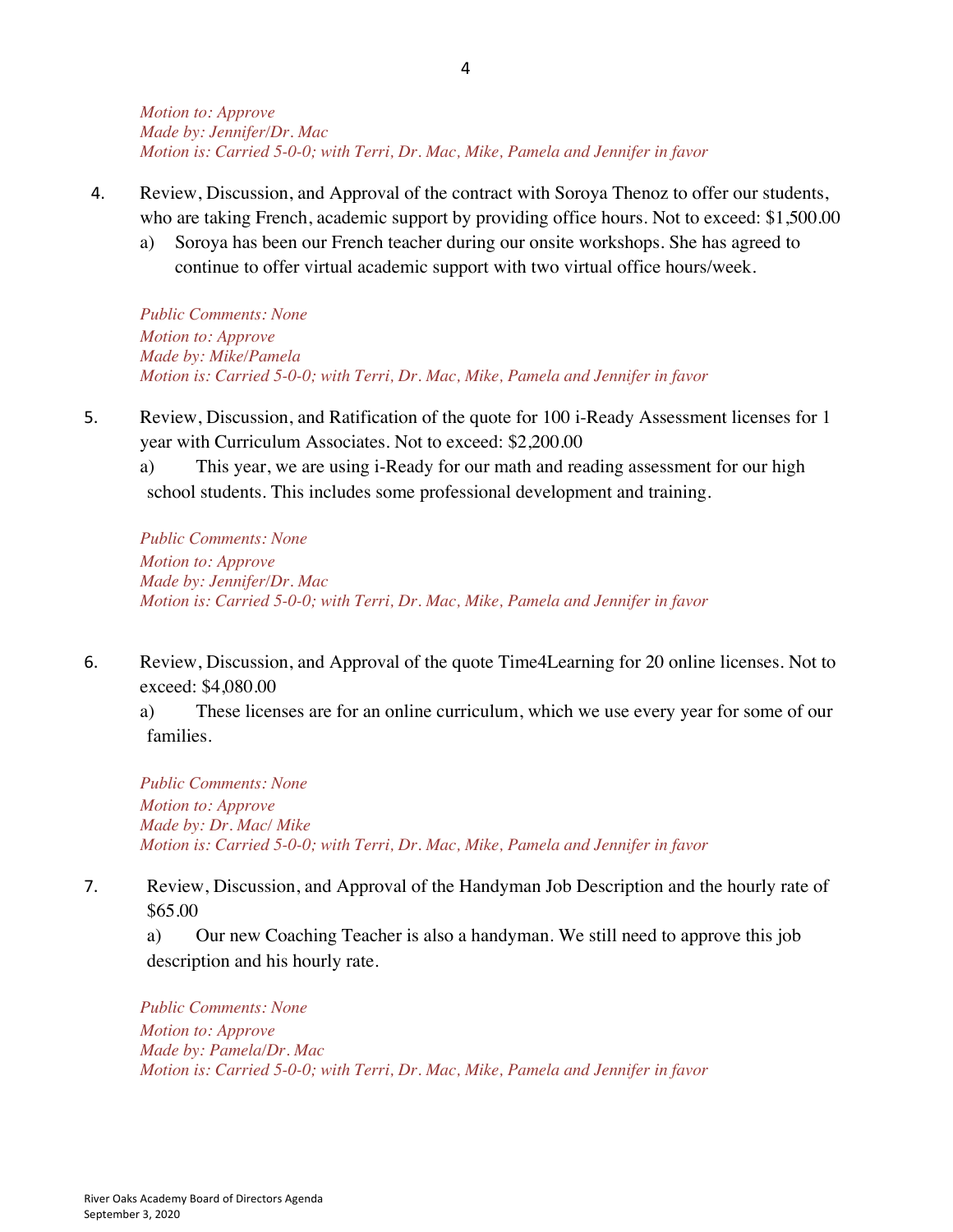- 8. Review, Discussion, and Approval of a  $2<sup>nd</sup>$  virtual workshop for the 2 virtual 5-week sessions in the fall taught by Jon Bernstein (Creative Writing  $3-5<sup>th</sup>$  grade). Not to exceed \$1,000.00.
	- a) Jon is very popular and was able to accommodate his schedule to teach a  $2<sup>nd</sup>$  workshop this fall for the younger students. He was already approved at the last board meeting to teach a creative writing workshop for the 6-8<sup>th</sup> grade students.

*Public Comments: None Motion to: Approve Made by: Jennifer/Dr. Mac Motion is: Carried 5-0-0; with Terri, Dr. Mac, Mike, Pamela and Jennifer in favor*

- 9. Review, Discussion, and Approval of the cleaning quotes from:
	- a) Coverall North America for cleaning of the Westlake facilities. Not to exceed \$255.00/week
	- b) Victor Martinez for cleaning the Oxnard facility: Not to exceed \$325.00/week

#### *Public Comments: None*

*Motion to: Approve with the change from "week" to "month" for each line item to read: a) Coverall North America for cleaning of the Westlake facilities. Not to exceed \$255/month and b) Victor Martinez for cleaning the Oxnard facility: Not to exceed \$325/month Made by: Dr. Mac/Mike Motion is: Carried 5-0-0; with Terri, Dr. Mac, Mike, Pamela and Jennifer in favor*

- 10. Review, Discussion, and Approval of the 2019-2020 Prop 30 Spending Plan (Rudy/Benny)
	- a) Rudy will discuss the actual spending plan for Prop 30.

*Rudy explained that this is the approval of the actual spending plan for Prop 30 from the 19-20 school year.* 

*Public Comments: None Motion to: Approve Made by: Jennifer/Dr. Mac Motion is: Carried 5-0-0; with Terri, Dr. Mac, Mike, Pamela and Jennifer in favor*

11. Review, Discussion, and Approval of the 2019-2020 ROA Unaudited Actuals Financial Budget and Report (Benny/Rudy).

a) Per Education Code 42100, Charter schools are required to submit the year-end financial data (unaudited actuals financial reports) to the CDE via authorizing agency, either in the SACS format or in the approved Alternative Form. The unaudited actuals financial reports submitted as required by Education Code Section 42100 have been deemed to also satisfy the reporting requirement of Education Code Section 47604.33.

*Rudy explained the Unaudited Actuals and how the 19-20 school year ended financially. Rudy explained revenue and expenditures and SB 740 requirements.*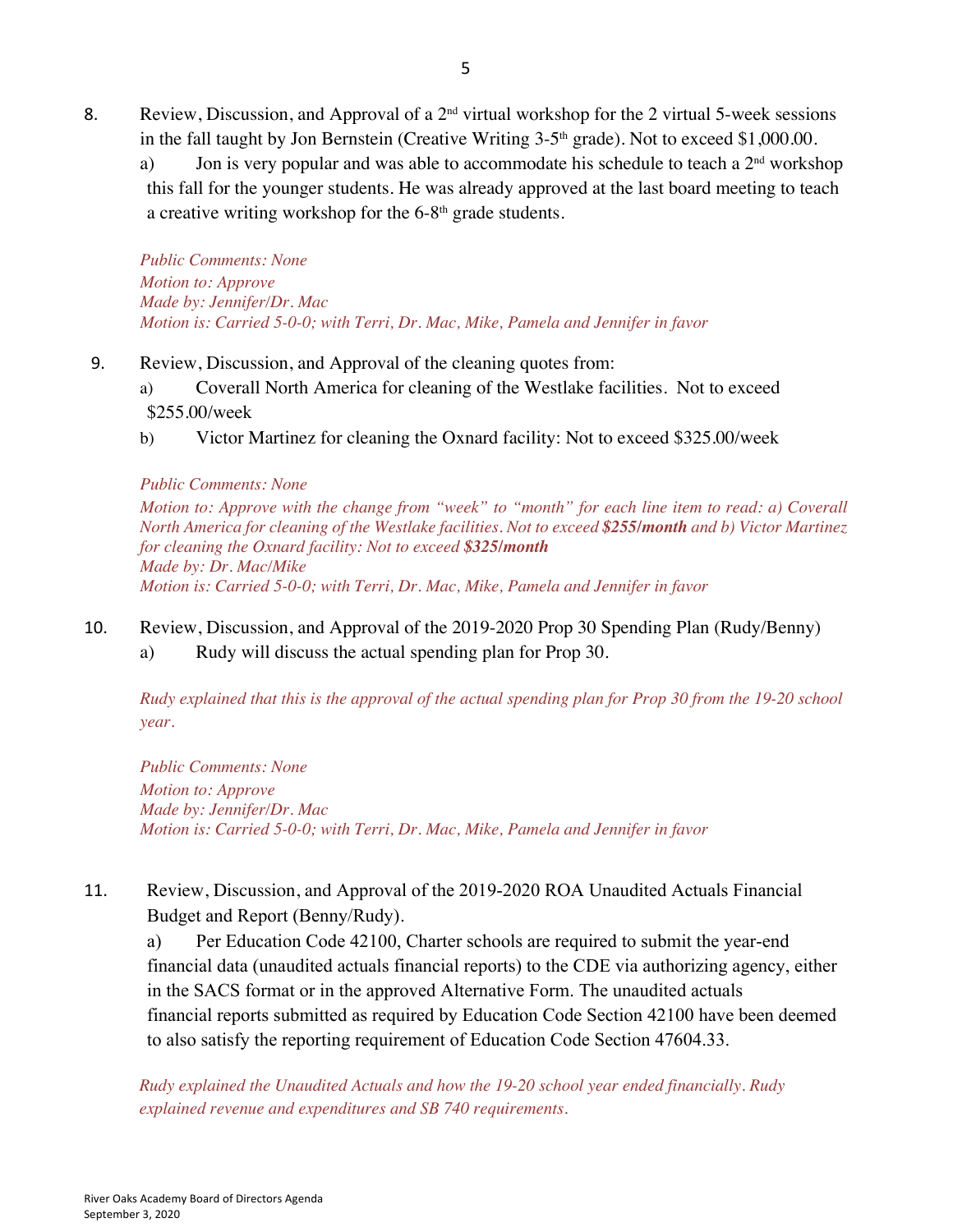*Public Comments: None Motion to: Approve Made by: Pam/Jennifer Motion is: Carried 5-0-0; with Terri, Dr. Mac, Mike, Jennifer and Pamela in favor.* 

12. Review, Discussion, and Approval of a stipend for Leina Ball for mentoring 4 of our teachers for their first year (and one teacher's 2<sup>nd</sup> year) induction program. Not to exceed: \$3,000.00 a) Leina has agreed to mentor our 4 coaching teachers who need to start/continue their induction program to clear their credential. Leina has been the mentor for teachers before who are going through the program.

*Public Comments: None Motion to: Approve Made by: Dr. Mac/Mike Motion is: Carried 5-0-0; with Terri, Dr. Mac, Mike, Jennifer and Pamela in favor.* 

13. Review, Discussion, and Approval of the renewal of the contract with Melissa Foster as our school nurse for SPED purposes and scoliosis testing for the 2020-21 school year. Not to exceed: \$1,000.00

*Public Comments: None Motion to: Approve Made by: Dr. Mac/Jennifer Motion is: Carried 5-0-0; with Terri, Dr. Mac, Mike, Jennifer and Pamela in favor.* 

#### **9. CLOSED SESSION**

During this meeting the Board may adjourn to Closed Session to review and consider the topics below:

None

The Chair of the Board will report on actions taken during closed session.

### **10. OPEN SESSION ACTION ITEMS**

None

# **11. FUTURE AGENDA ITEM**

*These items are presented by the Board and are not subject to action at this meeting. These items may be added to a future meeting for action by the Board.*